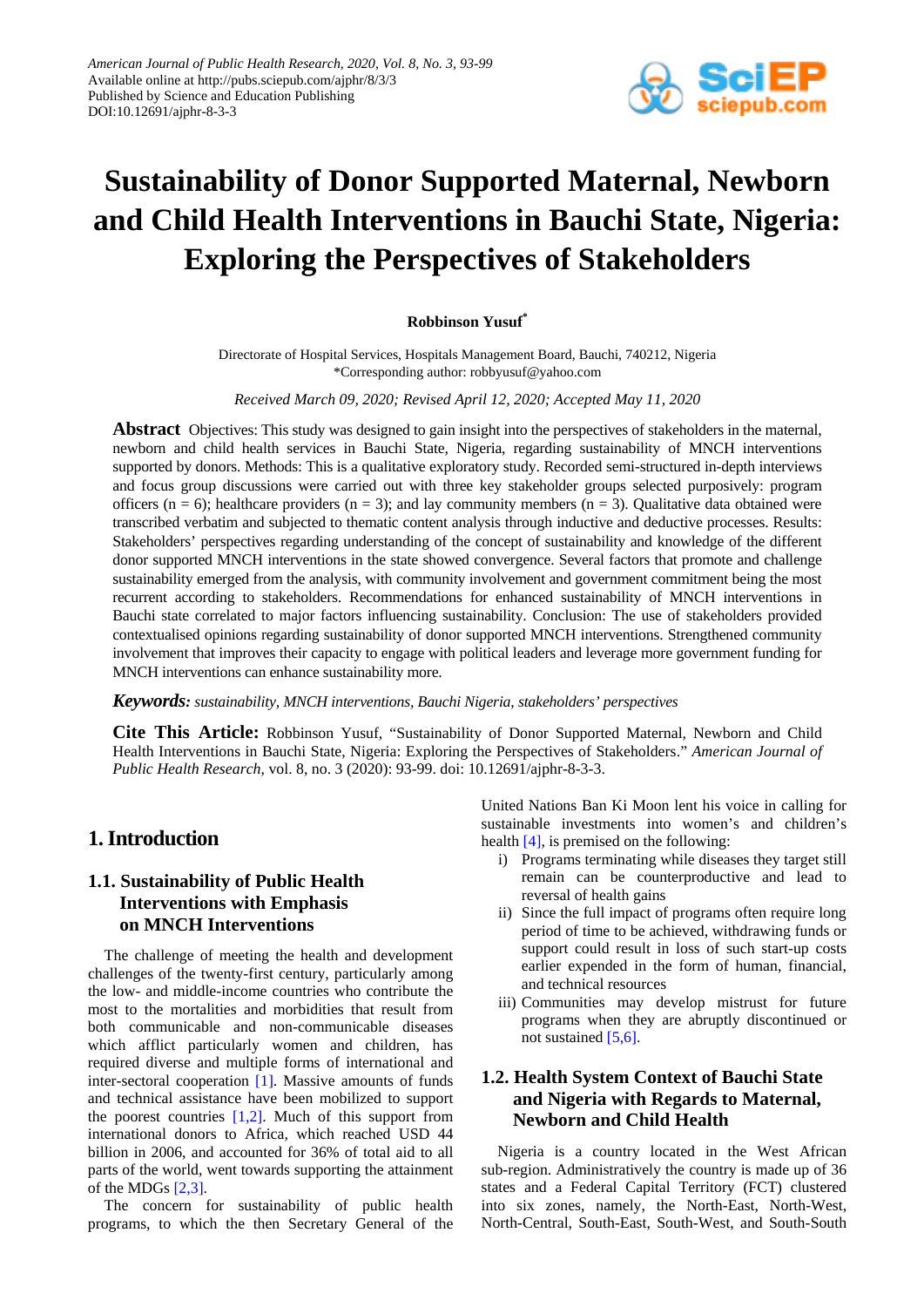geo-political zones. The states are further sub-divided into a total of 774 local government areas (LGAs), each comprising wards, being the smallest political and administrative units which exist in the country, and which has been adopted by the health system [\[7,8\].](#page-6-4)

According to the Federal Ministry of Health [\[9\],](#page-6-5) the Nigerian health system and the health status of its citizens witnessed a period of decline from the 1990s into the 2000s as evidenced in the WHO World Health Report 2000 ranking that reported Nigeria as 187th out of 191 countries [\[10\].](#page-6-6) Within Nigeria, Bauchi State in the Northeast is one of the states with unsalutary health indices, particularly maternal and newborn indices below national averages, in spite of huge investments in health made by successive administrations in the State, as well as by Development Partners over the past decade [\[11\].](#page-6-7)

### **1.3. Conceptualizations of sustainability**

According to Olsen [\[12\]](#page-6-8) and Shediac-Rizkallah and Bone [\[5\],](#page-6-3) several definitions and concepts of sustainability exist in the health and other literature, although without as yet sufficient consensus on conceptualization of core constructs [\[6,13\].](#page-6-9) A further review of the literature on sustainability necessitated the exclusion of literature on sustainability from other systems such as eco-systems, business and corporate finance and marketing, engineering, and the arts, as well as sustainability of health programs of specific contexts other than MNCH (e.g. HIV/AIDS, Communicable Diseases).

The term 'sustainability' gained prominence in the 1980s, particularly in the World Commission on Environment and Development report of 1987 which considered development as sustainable when "it meets the needs of the present without compromising the ability of future generations to meet their own needs" [\[\[12\],](#page-6-8) pp. 287]. Since then, the concept of sustainability has assumed significance in the domain of public health management principally in response to the international donor community's concerns for the low level of capacity observed among recipient countries and communities to sustain developmental gains, in spite of several decades of resources in the form of financial and technical assistance known as official development assistance (ODA) being transferred to developing countries, notably in Sub-Saharan Africa, Nigeria inclusive [\[2,5,9,14\].](#page-6-1)

### **1.4. Exploring stakeholders' perspectives**

According to Edvardsson et al  $[15]$ , much of the research in the field of sustainability that have sought to answer questions such as what important components of health care innovations [programs] make for sustainability have been undertaken in the quantitative paradigm. However, they assert that more qualitative studies are required, since they can further understanding of the 'why' sustainability can or cannot be reached, by exploring not only the reasons behind the behaviours of health professionals alone, but indeed of all relevant stakeholders [\[15,16\].](#page-6-10)

The diversity of stakeholders in health ranging from donor partners themselves, country or state ministries of health, communities, health professionals, to private sector players, necessarily suggests diversity of interests [\[1\].](#page-6-0)

Furthermore, evidence suggest that the interaction of capable local stakeholders and communities are key to the sustainability of public health program achievement[s \[17\].](#page-6-11)

### **1.5. Rationale for This Study**

The review of the literature examined a book, documents, articles, reviews and reports, which dealt with the subject of sustainability in both the qualitative and quantitative paradigms, as well as articles that explored the perspectives of stakeholders. However, there was no article found that specifically focused on exploring the perspectives of stakeholders regarding sustainability of donor supported MNCH interventions, since much of the studies focused more on conceptualization of sustainability. Furthermore, because of the complete absence of a Bauchi State specific study, this study seeks to add to knowledge on the subject of sustainability of donor supported public health interventions with particular focus on MNCH interventions in Bauchi State.

# **2. Methods**

### **2.1. Study Design, Sampling and Setting**

A qualitative exploratory approach using in-depth interviews and focus group discussions was adopted in exploring the perspectives of relevant stakeholders within the setting of choice. A purposive sample of stakeholders whose roles as program officers (POs), healthcare workers (HCWs) and lay community persons in the MNCH health services of Bauchi State, some of who are well known to the researcher, were selected. 11 stakeholders were selected and initial contact through phone calls and direct personal contact to explain the nature of the study was made. Participants received copies of the personal information sheet (PIS) in English before consenting to be interviewed by signing consent forms. 8 in-depth interviews were undertaken with 5 program officers at the State Ministry of Health, 2 health care workers in Gar PHC in Alkaleri LGA of Bauchi State, and 1 lay community person who was then the Ward Development Committee (WDC) chairman for Gar ward. 2 focus group discussions (FGDs) were conducted – the first with 5 POs (and a sixth assistant PO) at the SMOH, and the second with a mix of 3 HCWs and 3 lay community persons who were all members of the Gar Ward Development Committee at the premise of Gar PHC. Inclusion criteria were involvement in MNCH services and ability to read and understand, as well as carry on conversation in English. Se[e Table 1](#page-2-0) and [Figure 1](#page-2-1) & [Figure 2](#page-2-2) below

### **2.2. Data Collection**

All in-depth interviews and focus group discussions took place between July and August 2015 with the use of semi-structured interview guides. All interviews were recorded with a digital recording devise (Apple iPad), and they lasted between  $45 - 60$  minutes each for the in-depth interviews and about 90 minutes each for the focus groups. Interview guide topics were designed to probe participants' understandings and views about sustainability, as well as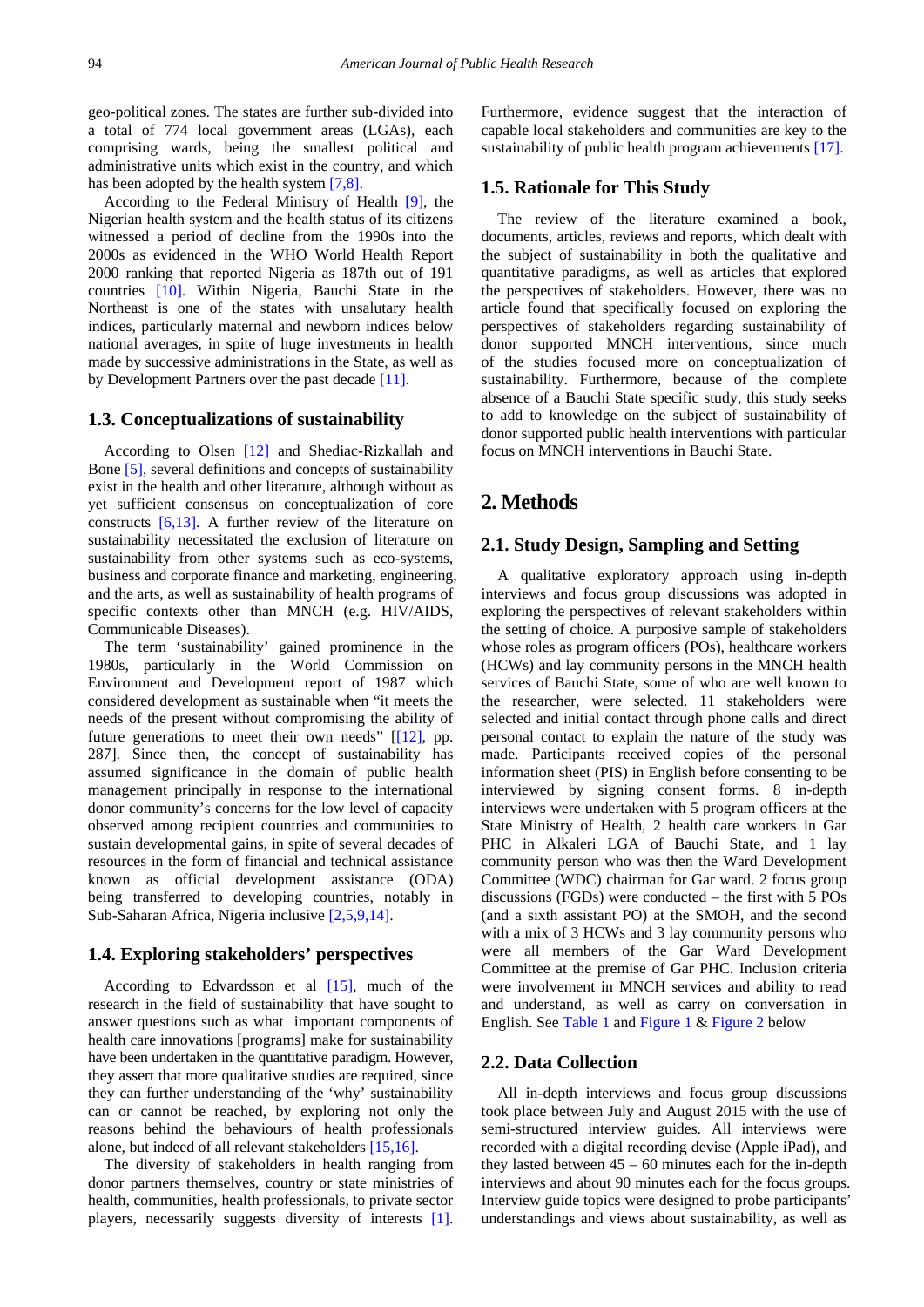their perspectives on how to ensure sustainability of these MNCH interventions in the State. Interview instruments were first pilot tested by interviewing one participant each at the SMOH and at the health facility.

## **2.3. Data Analysis**

All data generated from the interviews and focus groups were transcribed and then analysed using the thematic content analysis (TCA) approach. The initial verbatim transcription was re-arranged in a tabular format with each dialogue on a separate line which was numbered for ease of reference, and then commenced the process of comparing and contrasting interview data, identification of key elements in each respondent's account, as well as identification of recurring themes from the data. The final themes and sub-themes which emerged however were derived through a combination of this inductive process and a more deductive process based on pre-determined categories from the interview guide.

| <b>Table 1. Participants Demographics 1</b> |  |  |
|---------------------------------------------|--|--|
|---------------------------------------------|--|--|

<span id="page-2-0"></span>

| S/N     | <b>Characteristics</b>          | <b>Participants</b> |
|---------|---------------------------------|---------------------|
| 1.      | Gender                          |                     |
|         | - Male                          | 7                   |
|         | - Female                        | 5                   |
| $2^{1}$ | <b>Professional Status</b>      |                     |
|         | - Health                        | 9                   |
|         | - Non-health (lay persons)      | 3                   |
| 3.      | Place of Domicile (Setting)     |                     |
|         | - SMOH in Bauchi                | 6                   |
|         | - Gar community/Health Facility | 6                   |

<span id="page-2-1"></span>

**Figure 1.** Location of Bauchi State in Nigeria (Google Maps)

<span id="page-2-2"></span>

**Figure 2.** Map of Bauchi State showing Alkaleri LGA and Gar community (Google Maps)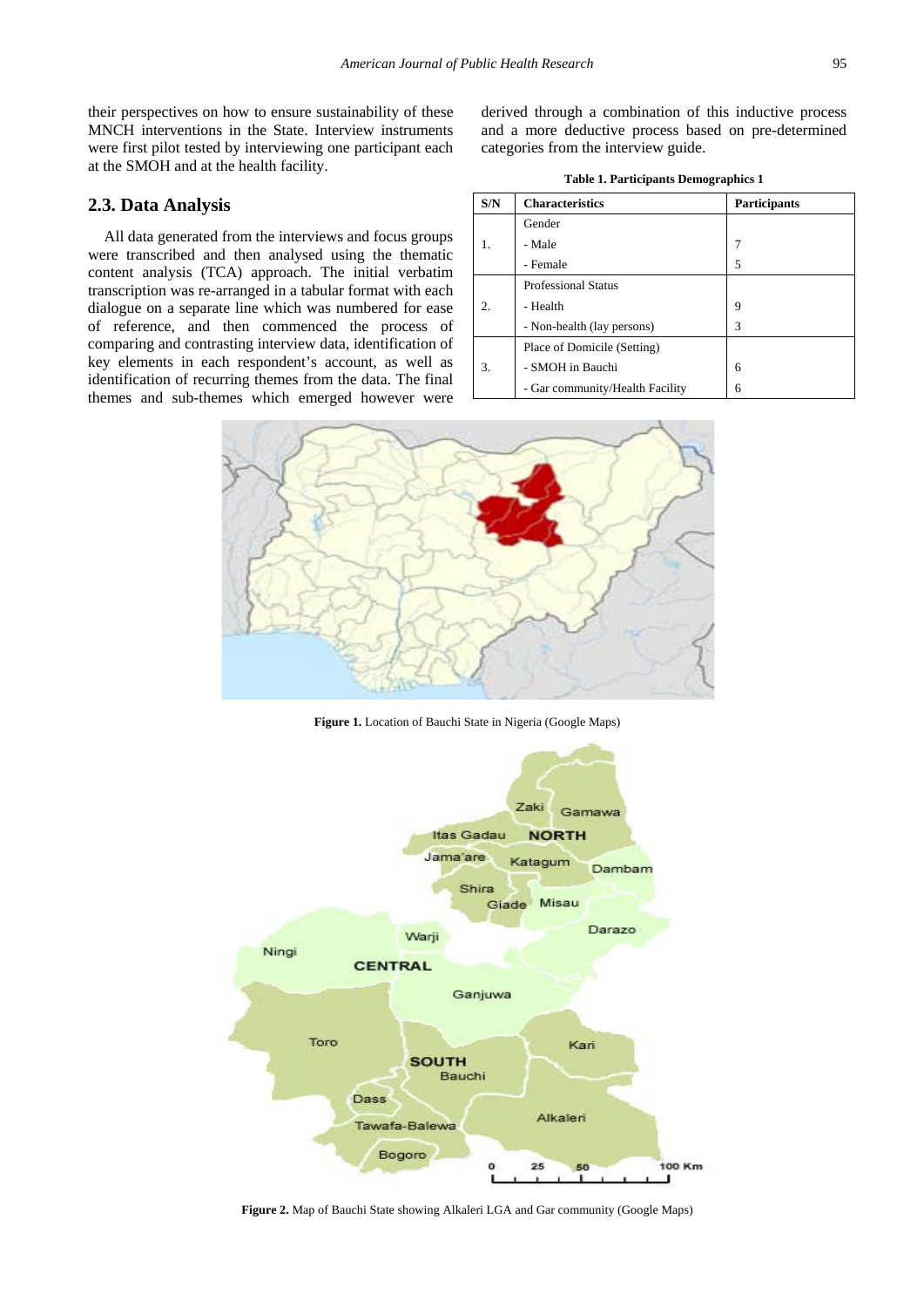# **3. Results**

Using the process of TCA, the data collected from the in-depth interviews and FGDs were coded into themes, and the result presented in a summary 5 themes and 19 sub-themes (refer Table 2). Direct quotes from data are inserted and codes are used to anonymize participants (refer [Table 1\)](#page-2-0).

#### **Understanding the concept of sustainability**

In exploring the perspectives of participants, an understanding of the meanings they give to the concept of 'sustainability' was explored.

*Definition of sustainability:* Each of the participants' responses demonstrated a convergence of meanings to this. For example:

## **P6 "Taking good care of something for future benefit of community"**

*Importance of sustainability:* Again comparison of responses here revealed a convergence in views, with agreement that important gains from donor supported interventions should not be allowed to fail.

P7 **"… death of children under five is now reducing after donors have come and supported us sometime … so that we cannot allowed to go back to square one, that is why we must sustainable and continue doing this**".

*Different actions for sustainability:* Although respondents all showed a high level of appreciation for sustainability actions being required to be implemented at different levels such as government, legislature, health MDAs, health facility or health care provider, and at community level, emphasis was more on government's actions:

P4 "**… the government as the head, need to see that they take charge of the, providing all the necessary things, the policies, the guidelines that will help the ministry or the Agency to carry out their responsibilities … also quick and timely release of budget for health …**".

*Sustainability planning:* All respondents showed good understanding of the need to have sustainability planning but they all lacked well-articulated plans independent of donor partner efforts.

P3 "**if government will emulate what the partners done after closure they continue with it sustainability is assured"**.

### **MNCH programs/interventions supported by donor partners**

The understanding of respondents regarding MNCH programs and interventions supported by donors in the State was explored under three sub-themes as follows:

*Common MNCH programs:* All the participants' responses demonstrated that they were familiar with MNCH interventions generally, since many are being implemented in the State. No significant difference observed in the examples of MNCH interventions and programs given by POs, the Gar HF staff and community members.

*MNCH programs supported by donor partners in Bauchi State:* All the MNCH programs listed by participants were programs they were familiar with as being implemented in the Bauchi State health system, albeit at various levels of sustainability apart from donor partners' support.

*Sustaining MNCH interventions/programs:* Participants were dissatisfied with the experience of sustainability of these programs in time past, especially in as far as it had depended on governments.

P9 "**…so we are requesting the government that to give free drugs to pregnant women and children under five in age because we are mobilizing them throughout WDCs, VDCs … if all those people from the communities come to the health facility without getting that free those drugs for pregnant women and children under five years they see that … sometimes will break our activities**"

#### **Factors that promote and challenge sustainability**

This section highlights what participants viewed as most important influences affecting sustainability.

*Community involvement:* All participants emphasized community involvement, and acknowledged that the high level of community engagement with the establishment of community structures, the use of community volunteers to reach 'hard to reach' people with commodities, and training and capacity building for community members, no doubt impacted positively on the commitment shown by HF staff.

P4 "**…why there are so many reasons but basically, ehm sustainability people are being carried along…**"

P9 "**…because some people in the community they don't even know they don't even want to come because they don't have money and others don't have knowledge of coming to hospital, and with the involvement of the community they seriously come to the hospital by then … we need support to go the community for mobilization, because without mobilization you will not see clients or patients in the facility**"

*Government commitment and political will:* All participants reported this as an important factor for promoting sustainability of MNCH interventions, which should be advocated for at State and local government levels.

P5 "**when the commitment from the politics, the political will on the government part, may be it will continue … by paying advocacy visit to the policy makers, thereby … policy visit … as we said policy visit … is to the State Government…**"

P3 "**…so basically we need to see that the government begin to take ownership of all this thing …**"

*Funding for MNCH programs:* Funding challenges in the form of inadequate or lack of budget line for specific MNCH interventions and activities was a recurrent response, as well as the lack of release or delay in release of budgeted funds from the government. This challenge hindered effective collaboration during program life-span, as well as following the closure of programs.

P1 "**one of the biggest factor of sustaining the program is to develop budget, relevant budget to that program … And also timely release of funds for the activity**"

*Availability of commodities:* The challenge of lack of or non-availability of commodities was expressed by most participants as a common experience affecting sustainability of the MNCH programs in the State.

P4 "**… you cannot provide any intervention without commodities, so provision of, continuous provision of commodities to the health facilities is very very important …**"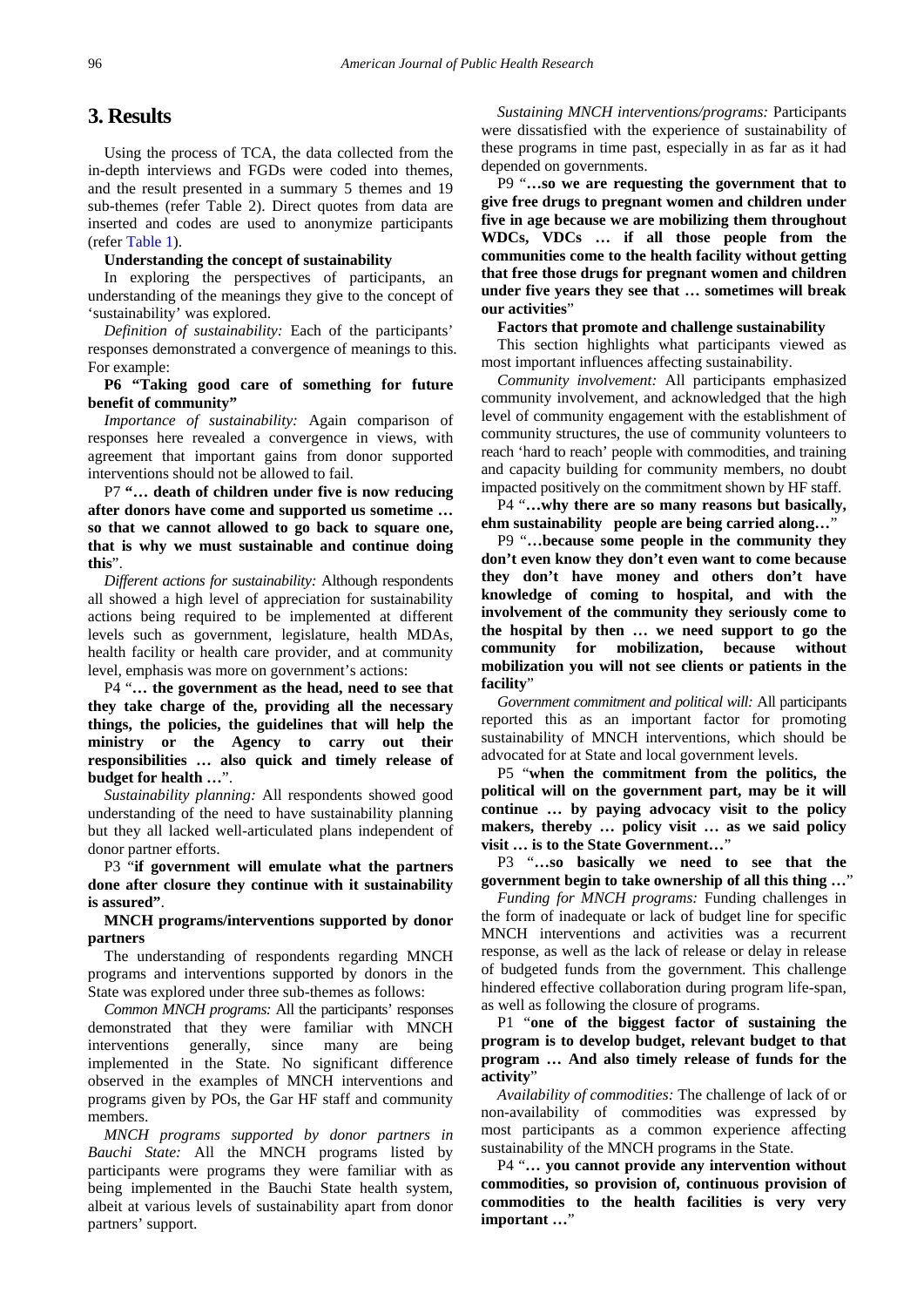*Attitude of health workers:* Several participants at both SMOH and Gar community mentioned this as a challenge to sustainability. Some however recommended that training and re-training of health workers could go a long way in remedying the situation.

P6 "**so if somebody is lazy … and you don't have documented things … responsibility here … in is that we should be dedicated to our work…**"

#### **Evaluating MNCH interventions for sustainability**

*Assessing MNCH interventions:* Most respondents did not make tangible contributions to this theme. However, those that responded initially spoke about the routine assessment or evaluation of programs or interventions which are implemented with the support of partners, and which is usually undertaken either mid-term or at the end of the project/program.

*Criteria for assessing sustainability of MNCH interventions:* Although most respondents did not contribute to the theme on assessment of sustainability, 2 respondents demonstrated some insight.

P4 **"…we assess that … looking at the demand and the supply side … if the commodities are always there … people are demanding for it …**"

*Other factors for assessing sustainability of MNCH:* A suggestion regarding other factors or modalities which can be employed for assessing sustainability is how 'cost-effective' the intervention is.

*Comparing MNCH programs:* One participant compared programs implemented within the Gar community and remarked that availability of commodities (in particular ACTs) was responsible for the higher level of acceptance the malaria program received compared to other programs where there were no commodities.

### **Recommendations on sustainability of MNCH programs**

#### *Involvement of all stakeholders*

Emphasis here was on mobilization of stakeholders and the need for as many stakeholders in health at all levels to be effectively involved not only in planning, but implementation of programs and interventions.

P6 "**…we cannot just fold our arms or our hands waiting for somebody from somewhere to come and help us we will be involved right from the grassroots from the tertiary level to the grassroots to be involved in all aspects of activities and interventions so that we**  help our communities ...'

*Strengthening government-community linkages:* Another recommendation called for greater recognition and "ties" between the government on the one hand and the community structures on the other hand.

P7 "**…we are feeling this that State government, State House of Assembly, the Executive, even Ministry of Health, let them know the importance of WDCs, if they know the importance of WDCs, they should support us, … WDCs will be giving the support to the facilities, … the activities of health sector will improve from the grass-roots to the higher level**".

*Provision of budget line and timely release of funds:* Most participants felt that budgetary provisions known as 'budget line', and more regular release of budgeted funds, is an important recommendation for sustainability of these MNCH interventions and programs.

P4 "**…that maternal, newborn and child health issue is a very big issue, it requires so many things and ehm and involves money …**"

P12 "**… Government to commit resources…**".

# **4. Discussion**

The study sought to explore the perspectives of sample stakeholders on what the major influences promoting or challenging sustainability of MNCH programs in the Bauchi State are, with a view to not only enriching the literature regarding the sustainability of donor supported public health interventions and programs (especially in MNCH) in this setting, but hopefully inform and influence policy towards improving on sustainability of these high-impact low-cost interventions as well.

#### **Understanding the concept of sustainability**

Findings from the interviews and FGDs indicated a convergence in respondents' definitions of sustainability, as well as the importance they attached to it, which aligns with the available literature, with the terms 'to continue' 'good things' or 'beneficial things' being a common response suggesting that the basic meanings people give to the concept of sustainability are universal.

Use of the qualitative approach added value to the finding, because it showed that participants had appreciation for the different levels of actions for sustainability, which corresponds to Bossert's [\[14\]](#page-6-12) contextual factors (signifying political, economic, legislative, administrative, infrastructural, socio-cultural factors) in his review of quantitative studies that conceptualized sustainability.

In the same manner, participants' understandings of sustainability planning, elicited views which are comparable to Bossert's [\[14\]](#page-6-12) framework that acknowledges project or funding organization's characteristics as important to sustainability planning.

#### **MNCH interventions supported by donor partners**

Exploring the knowledge of what MNCH programs participants were aware of (generally and within Bauchi State), allowed a comparison that showed high degree of awareness among virtually all participants, with most repeating the same examples. Although Edvardsson et al [\[15\]](#page-6-10) and Amo-Adjei [\[18\]](#page-6-13) both explored the perspectives of participants on sustainability, while Middleton et al [\[16\]](#page-6-14) and Okereke et al [\[19\]](#page-6-15) explored stakeholders' perspectives on other subjects, none of the works specifically explored the knowledge of participants on MNCH interventions. The findings from participants' responses however, are consistent with known MNCH services recommended by the UN Global Strategy for Women's and Children's Health [\[4\].](#page-6-2)

The findings also indicated that respondents were mostly not satisfied with their lived experiences of how sustainable donor supported MNCH programs have been. Although these experiences tended to be similar, their dissatisfaction was attributed to different factors, including government's poor performance. This finding, although in regard to MNCH programs, compares with Amo-Adjei's [\[18\]](#page-6-13) findings in which one of the two main strands of views on the sustainability of the Ghanaian National TB Control Program referred to as the 'pessimists', expressed their lack of confidence in the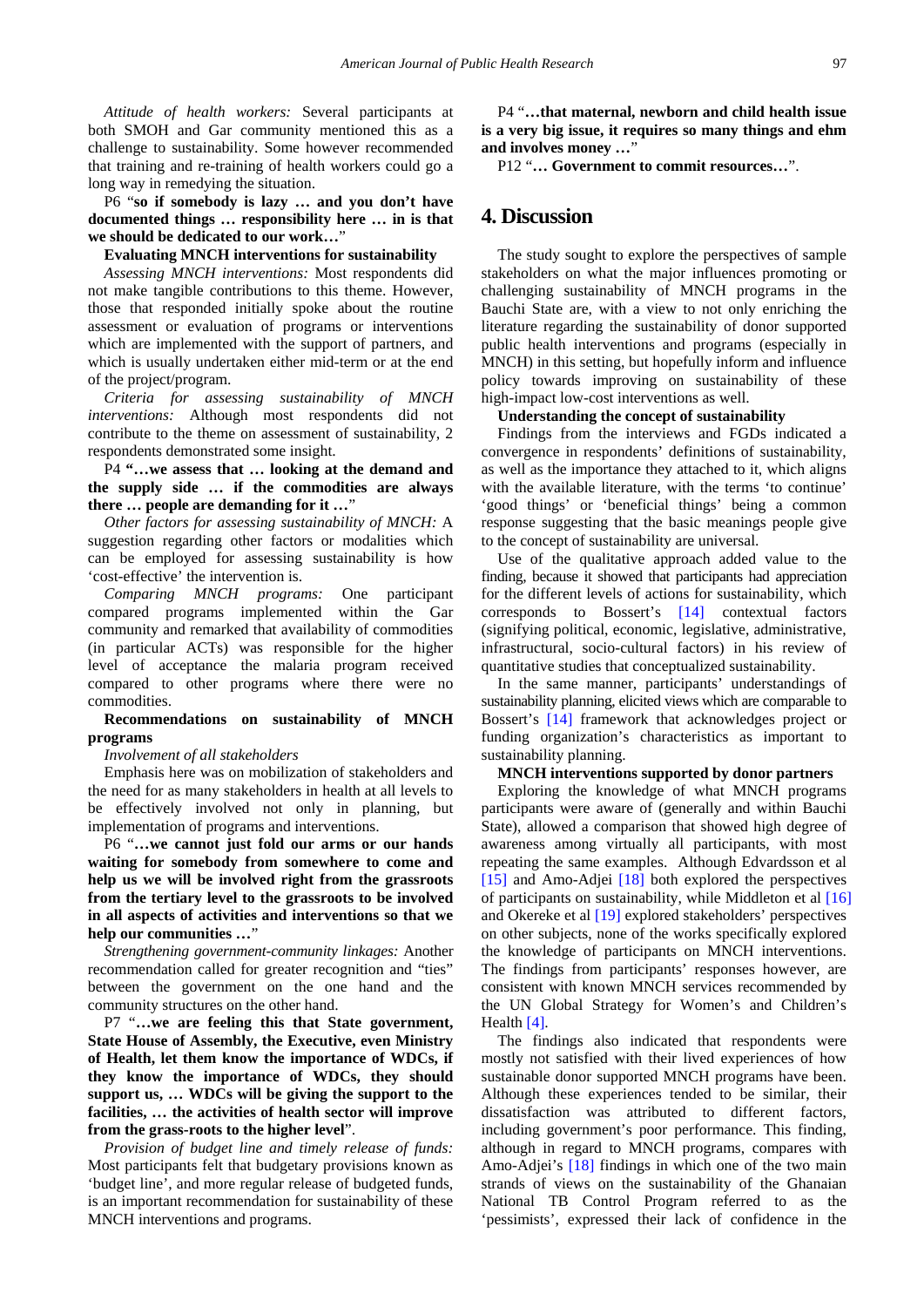existing program being sustained "…so long as much of the operational funds were derived from external sources"  $[18]$ , pp. 1], views largely based on their past experiences of TB control.

#### **Factors that promote and challenge sustainability**

The value of these findings which explored participants' views on the 'why' and 'how' of the sustainability of donor supported MNCH interventions in Bauchi State take on more significance when we consider that these views are not only those of health professionals (as in the Edvardsson et al [\[15\]](#page-6-10) study), but include other stakeholders such as government officials and community members [\[16,18,19\].](#page-6-14) Analysis of participants' responses highlighted the three most important factors capable of promoting the sustainability of these interventions within this setting as, a high level of community involvement and engagement, a high level of government commitment and political will, and the presence of a budget line and adequate release of funds.

Much of the conceptual frameworks proposed in the literature are agreed that three important domains around which the sustainability of public health [and MNCH] programs and interventions must rotate are:

- Factors around the project design and implementation
- Factors to do with the organizational characteristics of the local organization implementing the project/program
- Factors to do with the environment within which the project/program is to be implemented [\[5,12,14,17\].](#page-6-3)

Shediac-Rikzallah & Bone [\[5\]](#page-6-3) specifically recommended that sustainable programs must be community-centered, meaning the processes of determining 'what' projects or interventions to be implemented, 'how' to be implemented, 'by whom' within the community, are best done in a participatory manner that ensures community involvement, engagement, ownership and empowerment. The framework also acknowledges that the political, economic and policy factors, as elements of the environmental context, must be explored to secure governments' commitment and funding.

Other important findings recognized as challenges to sustainability of public health interventions particularly in low- and middle-income countries, are non-availability of essential life-saving commodities and [shortage of and] poor attitude of health care workers [\[9,11\].](#page-6-5) According to Shediac-Rizkallah & Bone's [\[5\]](#page-6-3) sustainability framework above, these are elements of the weak health systems that must be strengthened in ensuring sustainability.

#### **Evaluating MNCH interventions for sustainability**

The initial responses suggested that participants' perspectives were limited either by a low level of understanding of the concept of assessing or measuring sustainability, or by language challenges. It is significant to note here the usage of qualitative approach to explore peoples' understanding of a quantitative phenomenon. While none of the literatures reviewed explicitly explored stakeholders' views and understandings of how to evaluate or assess sustainability using in-depth interviews, several proposed conceptual frameworks with domains to aid understanding and evaluation of sustainability of public health interventions for the purposes of comparison [\[5,6,14,17\].](#page-6-3) Schell et al [\[13\]](#page-6-16) actually combined a review

of the literature with the concept-mapping method to develop domains and categories for evaluating and comparing the capacities of programs for sustainability.

### **Recommendations on sustainability of MNCH programs**

Findings from this theme further explored the 'what' and 'how' of participants' views and perspectives regarding the future of the MNCH programs in the State, as well as reinforce views about the major influencers of sustainability of MNCH programs in this setting. Although several literatures contain recommendations for sustaining MNCH interventions at national and subnational levels [\[4,5,12,13,14\],](#page-6-2) with which the findings of this study are consistent, a major contrast remains the absence of an explicit exploration of perspectives of participants for their recommendations on sustainability. Since no literature was obtained specific to this setting or context, which explored stakeholders' perspectives regarding the sustainability of donor supported MNCH interventions, no recommendations on same are available for comparison with research findings.

# **5. Conclusion**

Public health has been challenged for decades with the seeming inability of the world's poor countries and health systems to sustain gains from international donor support programs aimed at reducing particularly the deaths of millions of children under five and hundreds of thousands of women of reproductive age  $[4]$ . At national and subnational (States) levels, while new opportunities for support exist, especially with programs and interventions that focus on reducing mortality and morbidity in the regions/states with the highest burdens, it is imperative that new initiatives and actions that support sustainability of these MNCH interventions and programs justify the investments. This study has utilized the qualitative approach to explore the perspectives of key stakeholders involved in the day to day management of some of these MNCH interventions in Bauchi State, Nigeria, to explore the participants' understandings of the concepts of sustainability, highlight important influences capable of promoting and challenging the sustainability of these [MNCH] interventions, as well as make useful recommendations for public health practice, policy and research, while filling a major gap in the public health sustainability literature by providing empirical accounts from this setting.

# **Acknowledgements Including Declarations**

This article is based on my dissertation work submitted to the University of Liverpool in 2016 in partial fulfillment of the requirements for the degree Master of Public Health at the University of Liverpool.

# **Ethical Approval**

Ethics approval was sought and obtained from both the